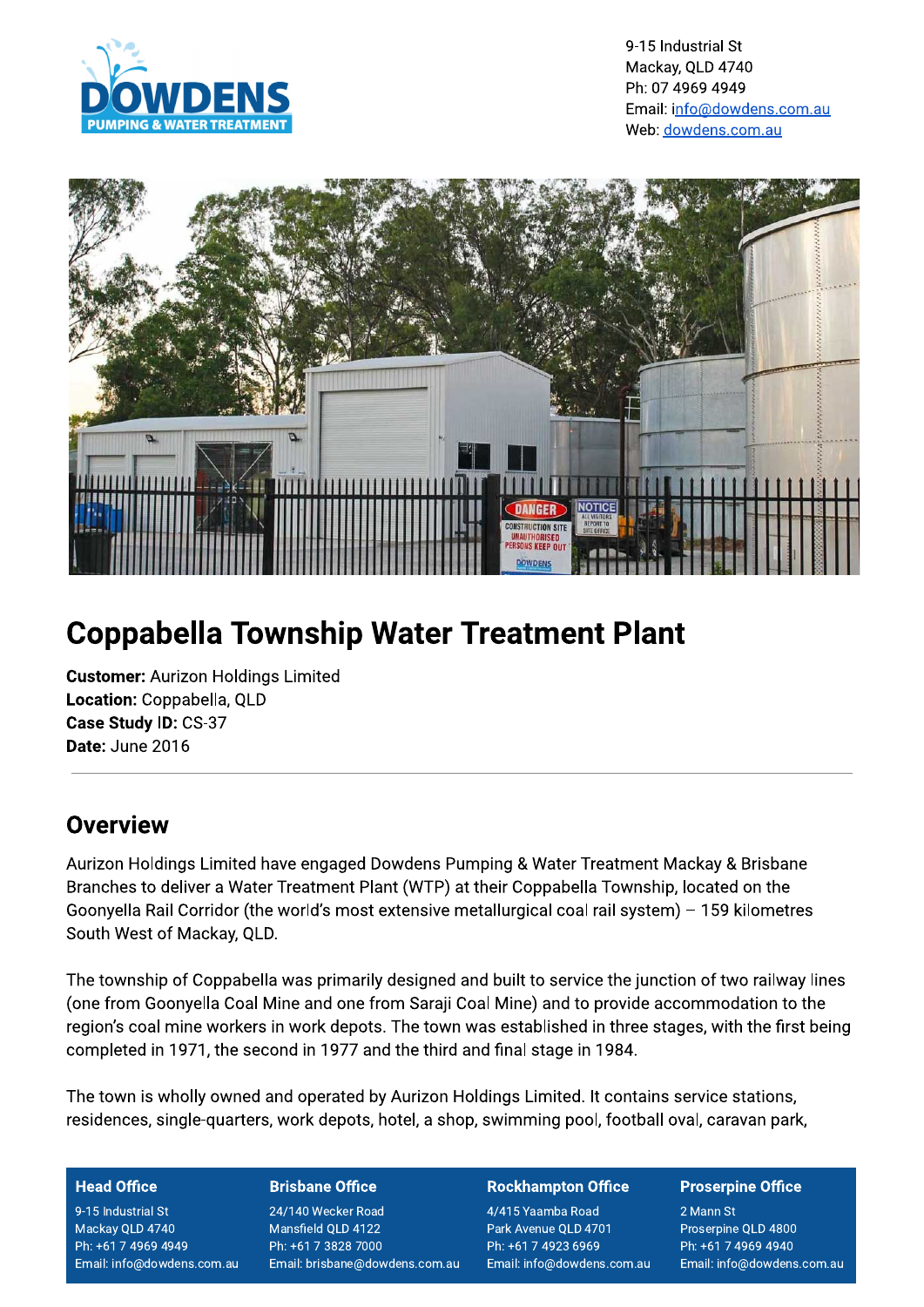

9-15 Industrial St Mackay, QLD 4740 Ph: 07 4969 4949 Email: info@dowdens.com.au Web: dowdens.com.au

school, ambulance, fire brigade and of course, the new Dowdens Water Treatment Plant which is capable of producing up to 900kL of potable water per day. Dowdens engineers and service crews designed, manufactured, installed and commissioned the Coppabella WTP to treat raw water to Australian Drinking Water Standards.

# **The Problem**

As the Principal Contractor Dowdens were provided with a set of feed supply water parameters coming into the WTP and water quality requirements to deliver the town's drinking water. From these basics, the project came to fruition. The Dowdens WTP needed to replace the existing water softening plant (located adiacent to the new WTP) whilst future-proofing the growth of the Coppabella township by increasing the WTP's maximum daily drinking water production capacity up to 900 kL/day.



# **Our Solution**

Dowdens were successful in the tendering process due to:

- The proximity of Dowdens head office in Mackay and ongoing presence in the region  $\bullet$
- Dowdens vast in-house engineering capabilities and proven competencies
- High level of detail provided in the preliminary engineering proposal  $\bullet$
- Proposed Water Treatment Plants cost-effectiveness  $\bullet$

The new WTP is wholly automated and user-adjustable via the GE Human Machine Interface (HMI) situated in the purpose-built site Control Room and Office, minimising the need for direct operator interaction or intervention on-site. A dedicated remote monitoring and alert messaging system was provided so that in the event of a critical alarm the system will call the WTP Operators advising them of the alarm status via pre-recorded spoken messages.

Security of the WTP site was significantly improved with the establishment of a controlled compound restricting access to authorised personnel only. Dowdens also eliminated the need for repetitive manual handling of typical WTP chemical consumables on-site (Salt, Liquid Chlorine and Soda Ash) via the integration of various bulk storage systems.

### **Head Office**

9-15 Industrial St Mackay QLD 4740 Ph: +61 7 4969 4949 Email: info@dowdens.com.au

### **Brisbane Office**

24/140 Wecker Road Mansfield QLD 4122 Ph: +61 7 3828 7000 Email: brisbane@dowdens.com.au

### **Rockhampton Office**

4/415 Yaamba Road Park Avenue QLD 4701 Ph: +61 7 4923 6969 Email: info@dowdens.com.au

### **Proserpine Office**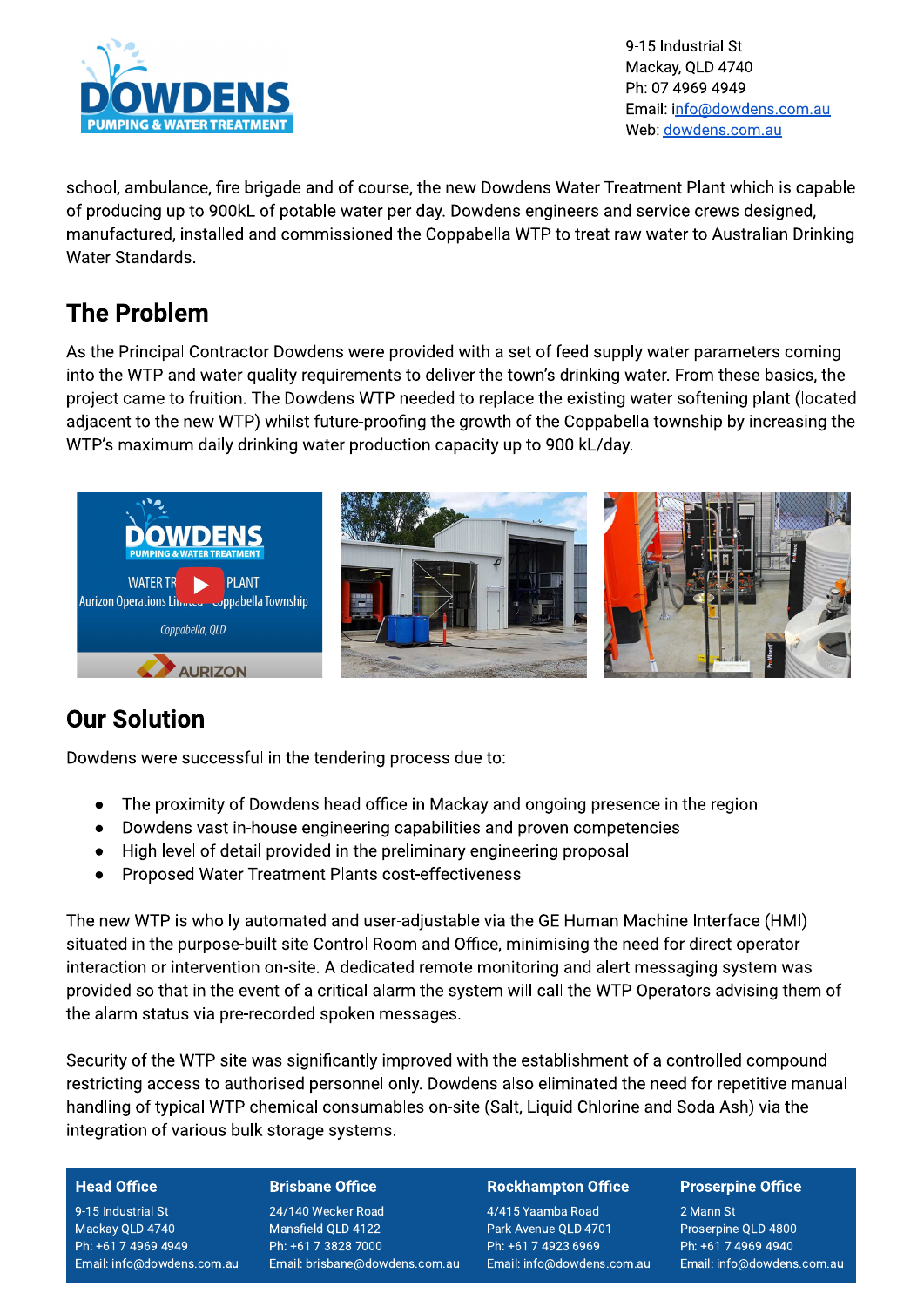

9-15 Industrial St Mackay, QLD 4740 Ph: 07 4969 4949 Email: info@dowdens.com.au Web: dowdens.com.au

Dowdens coordinated the design, build and commissioning of the WTP from project inception through to final handover. This included, but was not limited to:

- Preliminary and detailed design;  $\bullet$
- Risk assessments (with client and consulting engineers)  $\bullet$
- Preliminary civil works establishing the site (levelling site);  $\bullet$
- Under boring Peak Downs Highway for installation of raw water pipeline  $\bullet$
- Installation of all underground services:  $\bullet$
- Pouring of slabs:
- $\bullet$ Construction of the Ion Exchange (IX) building;
- Installation of process equipment;  $\bullet$
- Installation of all interconnecting pipework:
- Electrical installation of control panel and field instrumentation/equipment;  $\bullet$
- Commissioning of instruments / equipment / PLC program and HMI:  $\bullet$
- Successful completion of 'Proof of Performance' testing and all necessary operator training.  $\bullet$

The inclusion of a unique Brine generation system was a novel approach that incorporated a salt bulk bag unloader (capable of lifting 1200 kg bags) and a proprietary self-contained Brine maker. The IX system is flexible in its design and is capable of producing between 150 - 900 kL/day of potable water with the IX system constantly analysing and compensating for variations of incoming bore water hardness levels.

The existing water softening plant (located adjacent to the new WTP) and raw water supply needed to be retained during the new WTP construction. The old plant was decommissioned over a period of 3 months. Nearing project completion, a wet weather event (February 2016) resulted in additional water flows through the WTP site, causing some minor displacement/erosion of soil and stone that required a brief plant shutdown to rectify the damage. Dowdens performed this work efficiently and effectively, eliminating any risk to the township's drinking water supply.

### **Key Components**

- Control Panel c/w HMI and Remote Monitoring / Automated Alert Messaging System  $\bullet$
- Ion Exchange Process used for Bore Water Softening
- Raw and Treated Water Analyser Sampling Systems  $\bullet$
- 2 Off Panel Storage Tanks (250kL & 500kL)  $\bullet$
- Raw Water Pump Skid
- Brine Generation / Storage System c/w Overhead Bulk Bag Unloader  $\bullet$
- Waste Water Distribution System c/w Tank & Pump Set  $\bullet$
- Chlorine Dosing Pump / Storage System
- Soda Ash Pump / Storage System  $\bullet$

### **Head Office**

9-15 Industrial St Mackay QLD 4740 Ph: +61 7 4969 4949 Email: info@dowdens.com.au

### **Brisbane Office**

24/140 Wecker Road Mansfield QLD 4122 Ph: +61 7 3828 7000 Email: brisbane@dowdens.com.au

#### **Rockhampton Office**

4/415 Yaamba Road Park Avenue QLD 4701 Ph: +61 7 4923 6969 Email: info@dowdens.com.au

### **Proserpine Office**